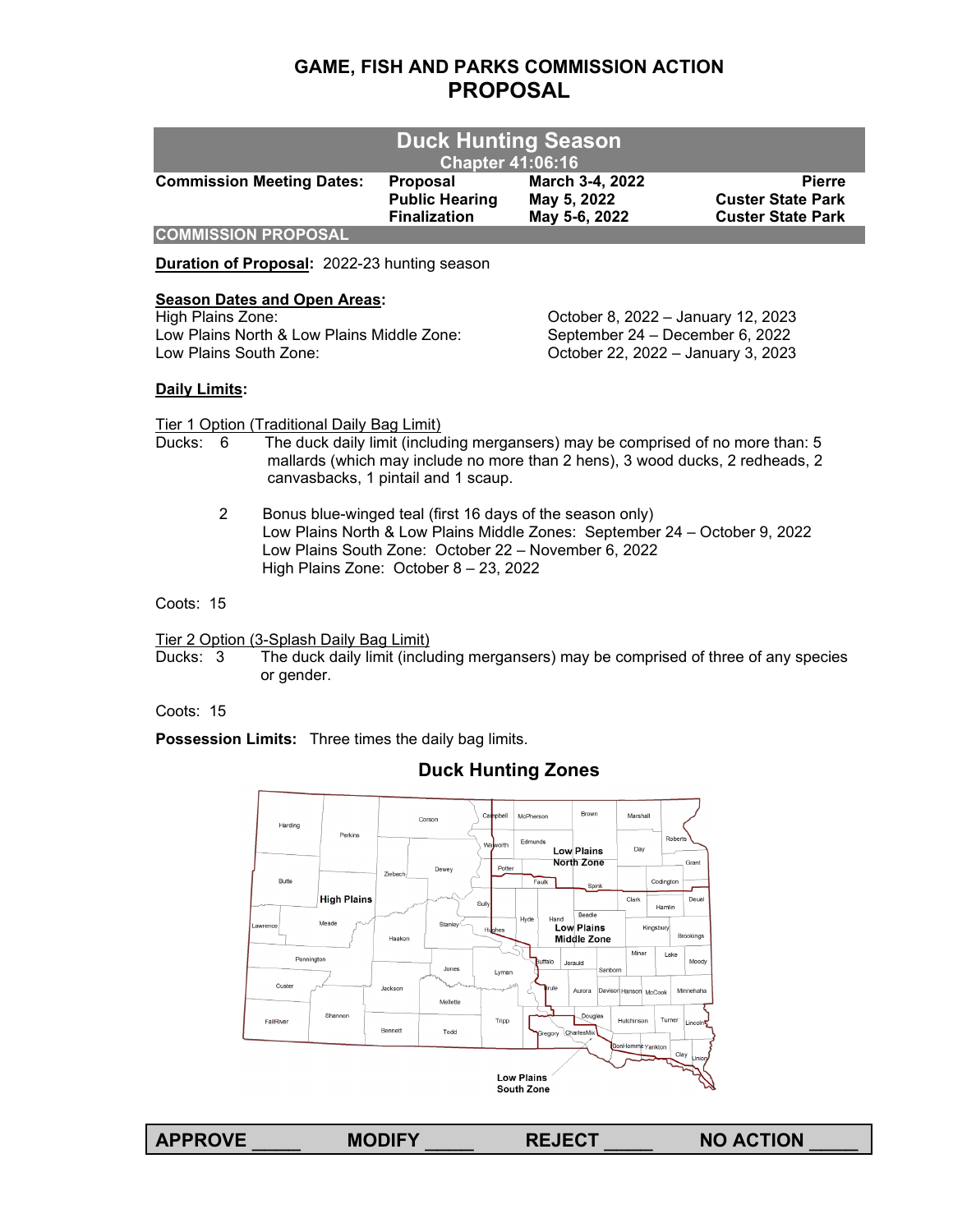# **Proposed changes from last year:**

- 1. Remove daily bag limit of 5 mergansers (including 2 hooded mergansers) and include all mergansers in the normal duck daily bag limit.
- 2. Remove the possession limit of mergansers and include all mergansers in the normal duck possession limit.
- 3. Remove the ability to transfer certain nonresident licenses after a specific date.

#### **SUPPORTIVE INFORMATION**

The proposed change cleans up administrative rules for the implementation of the experimental options available to duck hunters. The allowance to transfer certain nonresident licenses after a specific date is unnecessarily complex and creates difficulties with the administration of licenses as well as creates confusion with hunters.

| Year | Resident<br><b>Hunters</b> | Nonresident<br><b>Hunters</b> | <b>Ducks</b><br>Harvested |
|------|----------------------------|-------------------------------|---------------------------|
| 2016 | 10,533                     | 3,823                         | 185,105                   |
| 2017 | 10,557                     | 4,159                         | 189,320                   |
| 2018 | 10,271                     | 4,051                         | 175,822                   |
| 2019 | 11,295                     | 4,423                         | 229,110                   |
| 2020 | 12,285                     | 4,274                         | 241,684                   |

#### **DRAFT ADMINISTRATIVE RULE CHANGES**

The following are proposed draft changes that are intended to incorporate the recommended changes adopted by the Commission.

**41:06:16:03. Daily bag limit.** The daily bag limit is six ducks or mergansers, unless the person chooses the second-tier option at which the daily bag limit is an aggregate of three ducks or mergansers of any species or gender. The total daily limit of six ducks (including mergansers) may include no more than two redheads, one scaup, three wood ducks, one pintail, two canvasback, and five mallards, of which no more than two may be hen mallards.

During the first 16 days of the season an additional two blue-winged teal may be harvested in addition to the daily bag limit.

For the first-tier option, the daily bag limit for mergansers is five, of which no more than two may be hooded mergansers.

The daily bag limit for coot is 15.

**41:06:16:05. Possession limit.** The possession limit for ducks (including mergansers) is three times the daily bag limit for each species.

A person may possess at any time no more than fifteen mergansers, of which no more than six may be hooded mergansers.

A person may possess at any one time no more than 45 coot taken according to the daily bag limit.

**41:06:16:11.01. Nonresident waterfowl license purchase restrictions -- Unsold licenses and unit transfer dates.** A person may purchase only one nonresident waterfowl license for the fall-winter general waterfowl season each year; however, if licenses remain unsold after October 31, an unlimited number of nonresident waterfowl licenses may be purchased on a first-come, first-served basis. After October 31, any unsold licenses in Units NRW-00A or NRW-11A may be transferred to Unit NRW-00B. After November 15, any unsold licenses in Unit NRW-00Y may be transferred to Unit NRW-00X with the same provisions as Unit NRW-00X licenses.

| <b>APPROVE</b> | <b>MODIFY</b> | <b>REJECT</b> | <b>NO ACTION</b> |
|----------------|---------------|---------------|------------------|
|                |               |               |                  |